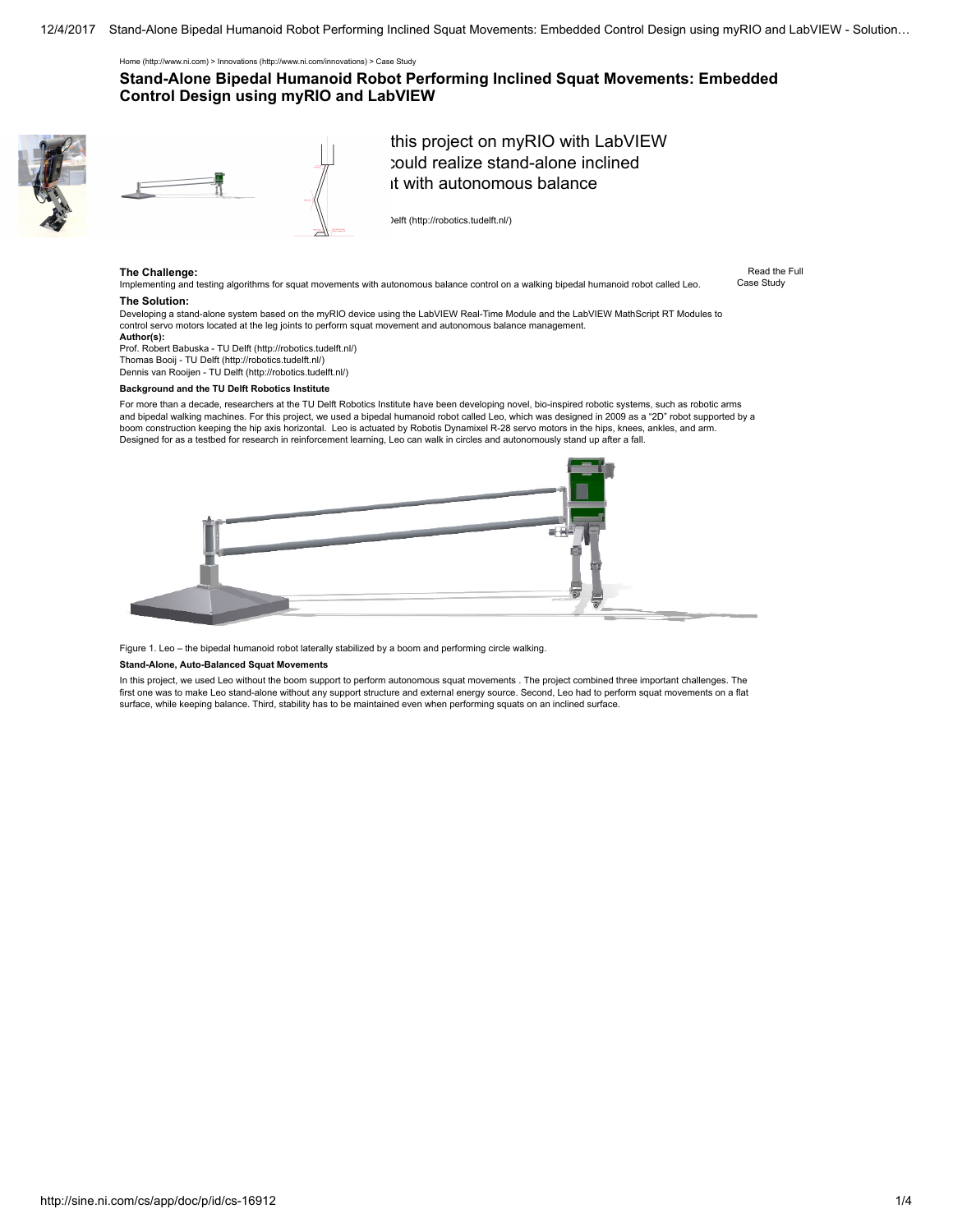

Figure 2. Stand-alone bipedal humanoid robot performing squats using NI myRIO.

### Using myRIO, the LabVIEW Real-Time Module, and the LabVIEW MathScript RT Modules

To implement the auto-balanced squat movement, we needed an embedded control system to command the servo motors and manage stability. We used the myRIO device, which has a built-in accelerometer, combined with an embedded controller to perform these actions.

We employ inverse kinematics to calculate the angle reference trajectories for the hip and knee servos so that the robot remains stable when the ankle follows a prescribed sinusoidal movement. We have developed the mathematical model and deployed it for myRIO with the help of the LabVIEW Real-<br>Time Module. Commands are sent to the servo motors using the USB connection lo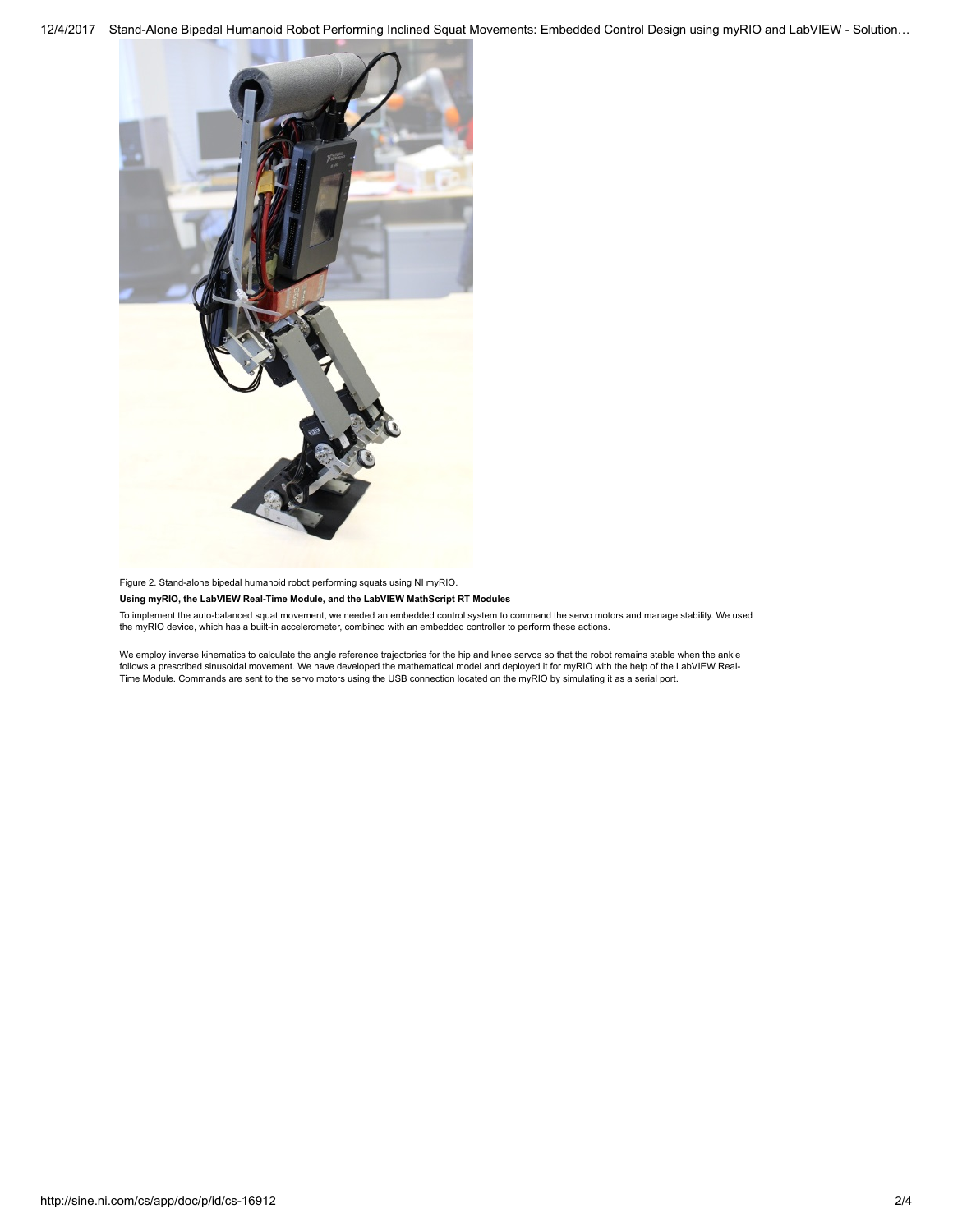

Figure 3. Ankle, knee and hip angles involved in the mathematical model and controller.

We used The MathWorks, Inc. MATLAB® software to develop the mathematical model of the body inclination to keep the robot stable. Using the LabVIEW MathScript RT Module to import MATLAB code into LabVIEW was really beneficial. We based this code on keeping the body of the robot at a certain constant angle with the ground. For the squats on an inclined slope, we incorporated an accelerometer to measure the torso angle in combination with a proportional-integral (PI) controller to adjust the angle of the ankle servo.